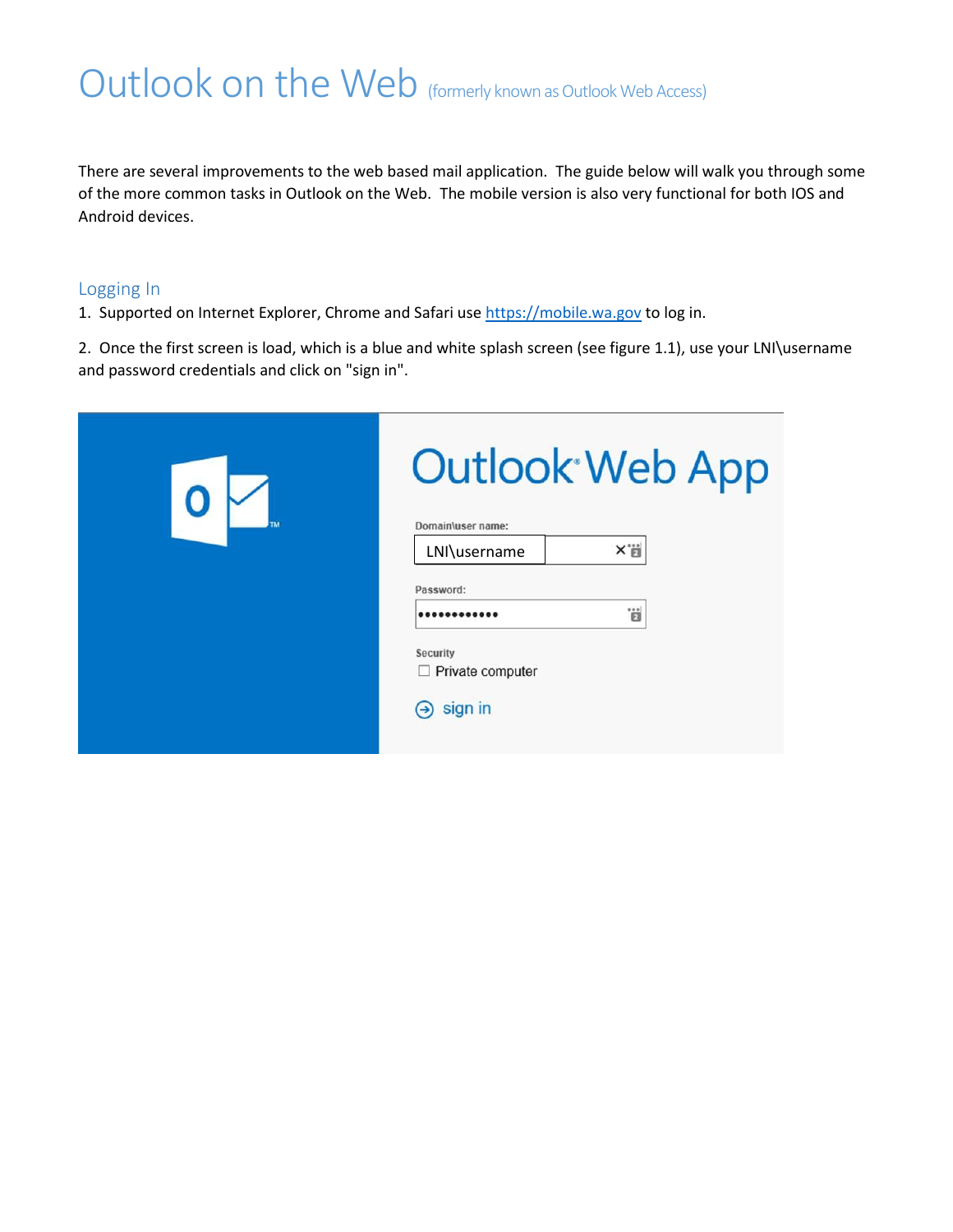# General Navigation

Once logged in you will get directed to a new OWA version which is now called Outlook on the Web.

The majority of the layout in Outlook on the Web will look very familiar to what the old system had in its look and feel.

| Mail 5 Inbox 1 Items                                                                                                                                                                                                             |                                                                                                                                         |                                                                                                                                                                         |                                                                                                                               |                                                                                                                                                                                                                                                                     |                                                                                                                                                                                                     |                                                                                                                                                                                                                                                                                                                                                                                                                                                                                                                                                                                   |                                                                                                        | Molly Demptoy = 0 ? @                                                                                                                                                                                                                                                                                                                                                                                                                                                                                                                                                                                                                                                                                                                                                                                                                                                                                                                                                                                                                                                                                                                                                                                                                                                                                                           |
|----------------------------------------------------------------------------------------------------------------------------------------------------------------------------------------------------------------------------------|-----------------------------------------------------------------------------------------------------------------------------------------|-------------------------------------------------------------------------------------------------------------------------------------------------------------------------|-------------------------------------------------------------------------------------------------------------------------------|---------------------------------------------------------------------------------------------------------------------------------------------------------------------------------------------------------------------------------------------------------------------|-----------------------------------------------------------------------------------------------------------------------------------------------------------------------------------------------------|-----------------------------------------------------------------------------------------------------------------------------------------------------------------------------------------------------------------------------------------------------------------------------------------------------------------------------------------------------------------------------------------------------------------------------------------------------------------------------------------------------------------------------------------------------------------------------------|--------------------------------------------------------------------------------------------------------|---------------------------------------------------------------------------------------------------------------------------------------------------------------------------------------------------------------------------------------------------------------------------------------------------------------------------------------------------------------------------------------------------------------------------------------------------------------------------------------------------------------------------------------------------------------------------------------------------------------------------------------------------------------------------------------------------------------------------------------------------------------------------------------------------------------------------------------------------------------------------------------------------------------------------------------------------------------------------------------------------------------------------------------------------------------------------------------------------------------------------------------------------------------------------------------------------------------------------------------------------------------------------------------------------------------------------------|
| <b>4</b> Favorites<br><b>Ca</b> Inbox<br><b>Ca</b> Sent Items<br><b>Deleted Items</b><br>Fdmund W. White<br><b>La</b> Inbox<br><b>Drafts</b><br>Sent Items<br>Deleted Items<br><b>B</b> Junk E-Mail<br>Notes<br><b>RSS Feeds</b> | New - Delete - Move - Filter - View -<br>Search Entire Mailbox<br>Older<br><b>4</b> Test meeting<br>V Mark S. Hughes<br>Edmund W. White | G<br>$P - 8$<br>Conversations by Date - Newest on Top<br>$\vee$ Date<br>From<br>To<br>Size:<br>Subject<br>Type:<br>Attachments<br>Importance<br>Flagged<br>Conversation | <b>Test meeting</b><br>· Mark S. Hughes<br>To: Edmund W. White<br>Accepted<br>When: Monday, Novemb<br>Where:<br>Edmund W<br>T | to new mail<br>$\sim$<br>a Favorites<br><b>Induce</b> &<br>Sent Name<br>Duha<br>a Molu Dempiey<br><b>Index</b> 8<br>Drifts<br>indocutive<br><b>Said Range</b><br>detector<br># Deletect Red<br>ematu<br><b>Ark Ingl</b><br><b>Notes</b><br>state of<br>permissions. | search Mail and people<br><b>AWCM</b><br>Last wind<br>- Sara Davis<br>Molly Dempsey<br>Sip previou is available.<br>singste Adm Nilder<br>semiput from Fauntileo.<br>mark all as read<br>Sara Davis | all unread to me. flagged<br>EDIVERSATIONS REDATE *<br>A teminder on real life performance strange of W.<br>I think we are due for a removal and boot practices relat<br>a Remonstrate to pick up the milk<br>arrer 2011 Deployment Avoitant Upd<br>to announce the latest updates to the Easts<br>less Pency for Exchange Server 2013 at<br>pressure panits in this series have Part (shopper).<br>autobility Groups and Wednes Amer-<br>Birdh America 2013, sar announced that auc-<br>Customizing Managed Availability<br>Exchange Sarvey 2012 introduces a new feature called | ø.<br>$X$ $P$<br><b>Jul L/M</b><br><b>Bit BZW</b><br>11/8/96<br><b>Focused</b><br>$-100,000$<br>FA R/M | A reminder on real life performance impact of Windows SNP<br><b>features</b><br>64.939.91<br>69- NRVALL - @ FORMARD - IHR<br>mark as read<br>Sara Davis<br>.<br>AKINGSTEROVIN<br>To: Molly Dempsey: Alex Dampse<br>I Morit we are due for a reminder on best practices related to Windows firstures collectively<br>forward as "Microsoft Scalable Nationwides Pack (SNR)", as it seems difficult to counter some of<br>the "tribal leva-indge" are the subject. Fleese also see our presidual goal on the subject.<br>Recordly we had a sustancer that called in on the subject and this particular case stressed the<br>importance of the Scalable Networking Pack Hutures. The background of this case was that the<br>systemer wes flunning Eastunge 2010:5R2 RI26 on Windows 2005 R2 SP1, and they had<br>multiple physical sites with a stretched DAG. This austomer had followed our guidance from<br>Windows 2003 times and disabled all of the relevant options on all of their senary, cimilar to<br>Bahbay<br>Receive-Side Scaling State : disabled<br>Chimmy Officed State : disabled<br>NetDNA State : disabled<br>Direct Cache Acess (OCA) - disabled<br>Receive Mindow Auto-Tuning Level : disobled<br>Ann On Corporation Control Provider : step<br>ECN Capability : disabled<br>RFC 1515 Timestames : disabled |

Move between Mail, Calendar, People (Contacts) or Task by clicking on the main navigation button



In many areas throughout the application, you will find this symbol: It is used to hide and expose sections or sub menus within Outlook on the Web. You can use it to give more viewing area on your screen or show you options that are otherwise hidden.

### E-mail

To access your mailbox, choose "Mail" from the main navigation button.

#### Viewing e-mail

- 1. Choose "Mail" from the main navigation button.
- 2. Your main Mail screen will be presented.
- 3. From here you can manage your e-mail just as any standard mail application.

In many areas of Mail, you can find additional options by choosing the "down caret" and shown below.

|           | Reply all |
|-----------|-----------|
| Reply     |           |
| Reply all |           |
| Forward   |           |

The main Mail menu bar is laid out to perform the most common tasks. Use the Search Bar to search through Mail and find People.

#### **Inbox – OWA 2010 Inbox – Outlook on the Web 2016**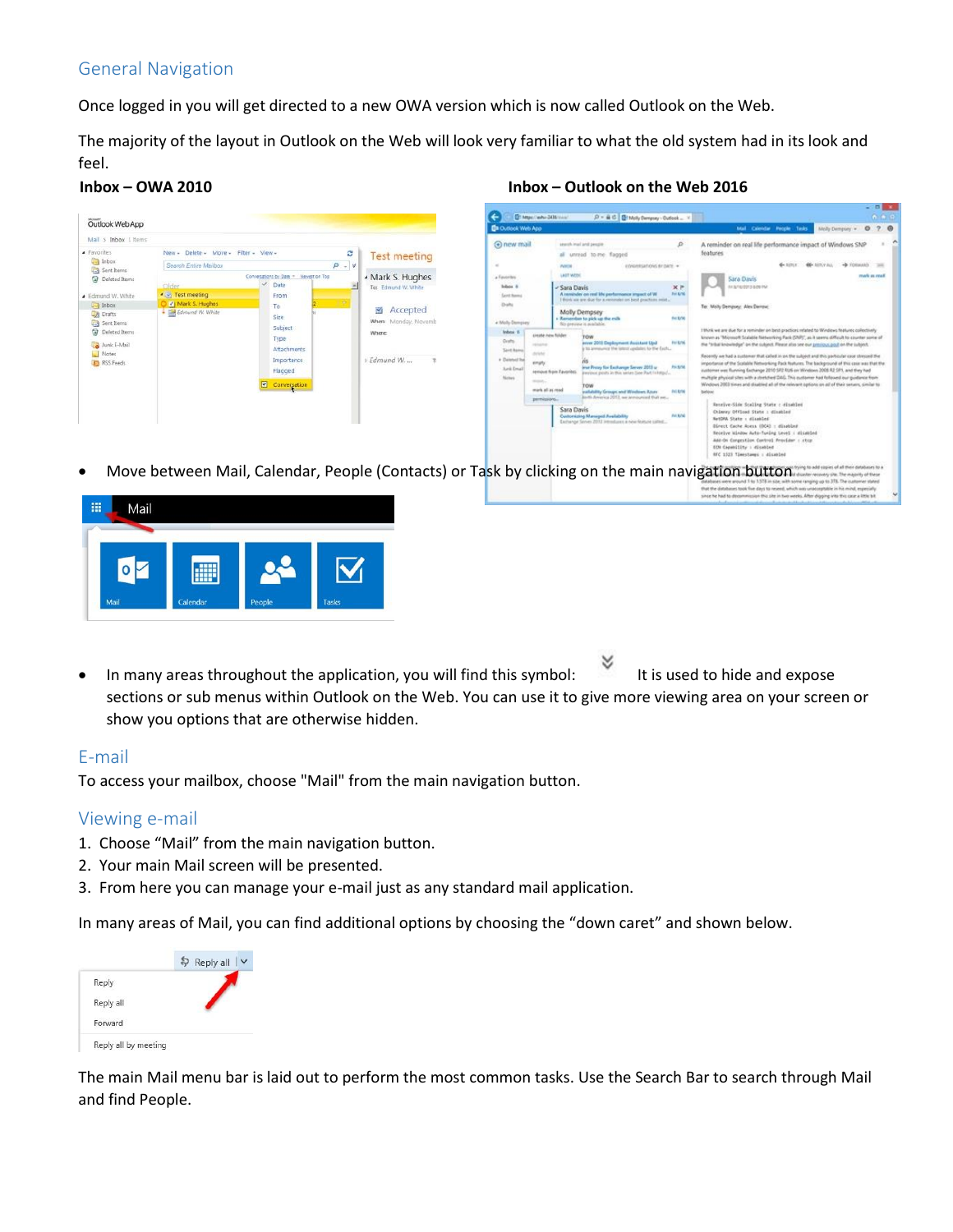

### Composing a Message

- 1. Select "New" from the main Mail menu bar.
- 2. Enter the appropriate information in the new message fields.
- 3. Include any necessary documents by selecting "Attach" from the menu bar.
- 4. For additional e-mail options, choose the "•••" from the menu bar.

### Creating a Subfolder in Your Mailbox

- 1. From the menu bar on the left, right click on the folder you want to create a subfolder in.
- 2. Choose "Create new folder".
- 3. Enter the name of the new folder.



### Calendar

To access the Calendar, choose "Calendar" from the main navigation button

#### Creating a New Event

- 1. Select "New" from the menu bar
- 2. Enter the details of the event
- 3. To add people to the invite, enter the names under the People section on the right
- 4. If you would like OWA to automatically send an e-mail reminder prior to the event, choose "Add an email reminder"
- 5. Attach files using the "Attach" option from the top menu bar
- 6. When all of the necessary information is entered, choose "Save" from the top menu bar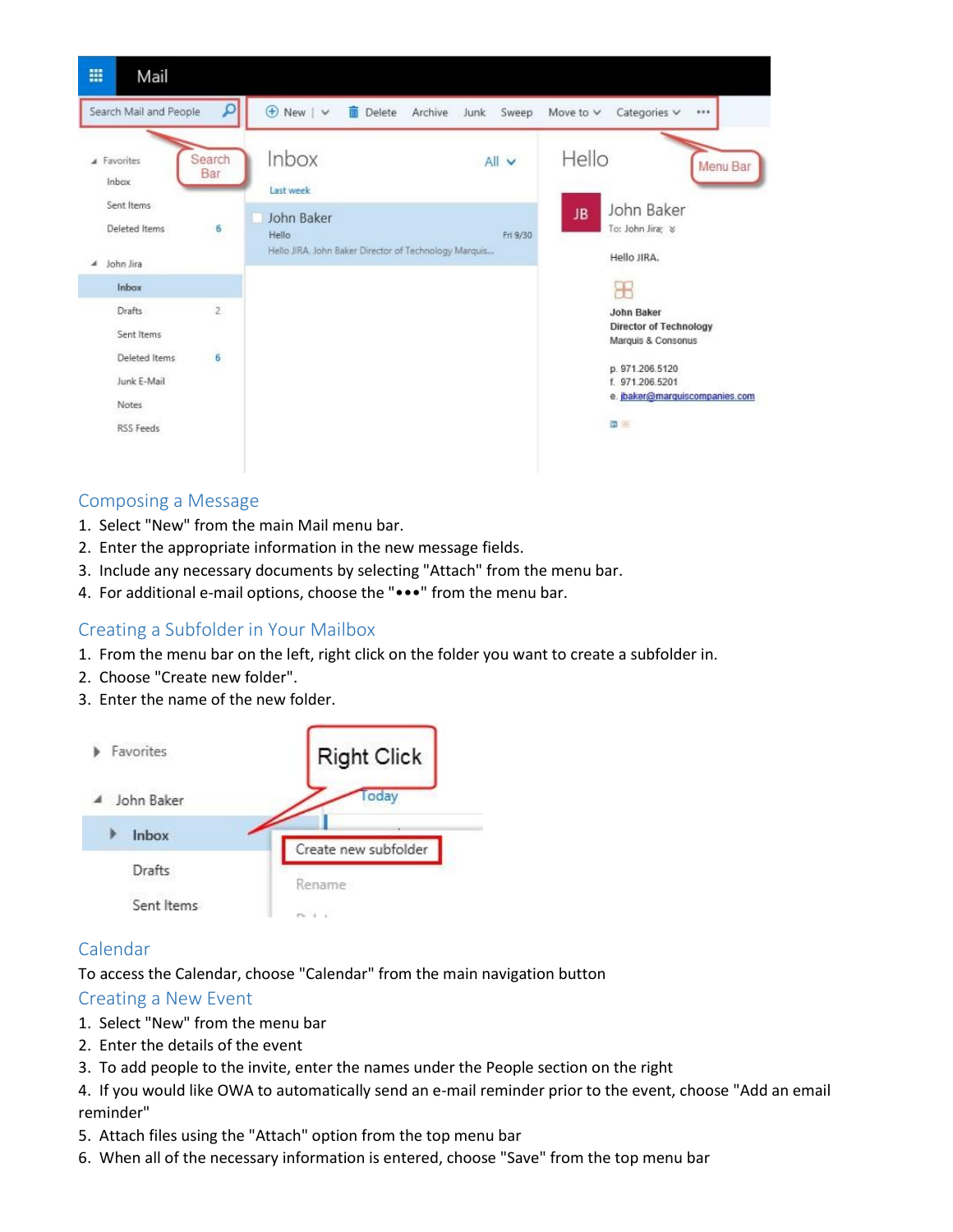# Change the Calendar View

1. From the main Calendar view, choose "Day", "Work week", "Week" or "Month" from the options in the upper right menu

2. Choose "Today" to quickly jump to the current day's view



#### Share Your Calendar

- 1. From the main Calendar view, choose "Share" then "Calendar"
- 2. Choose the people within the organization that you would like to share your calendar with
- 3. Choose the level of detail you want the user to see from the drop down menu
- 4. Choose "Send"

### Open a Shared Calendar

- 1. From the main Calendar view, right click on My Calendars
- 2. Choose "Open Calendar"
- 3. Enter the name of the person that has shared their calendar with you
- 4. Choose "Open"

|  |                       | 11 12 13 14 15 16 17       |  | 12p                                         |
|--|-----------------------|----------------------------|--|---------------------------------------------|
|  |                       | 18 19 20 21 22 23 24       |  |                                             |
|  |                       | 25  26  27  28  29  30  31 |  | <b>Right Click</b>                          |
|  | $~\vee~$ My calendars |                            |  | 2p<br>New calendar                          |
|  | Corporate             |                            |  | Open calendar                               |
|  |                       | $\vee$ People's calendars  |  | New calendar group<br>Rename calendar group |

### **Contacts**

To access your Contacts, choose "People" from the main navigation button. From this section you can create new Contacts and your own custom Contact groups. You can also search through your own personal contacts or the entire organization by using the "Search People" option in the upper left section of the screen.

#### Create a New Contact

- 1. From the main People view, choose "New"
- 2. Add the appropriate contact information to the "Add contact" form
- 3. Choose "Save"

### Create a New Contact List / Personal Distribution Group

- 1. From the main People view, choose the down caret next to "New"
- 2. Choose "Contact list"
- 3. Enter the name of the list you want to create
- 4. Add the names of the people you want included in the list. These can be company employees or your own personal contacts.
- 5. Choose "save"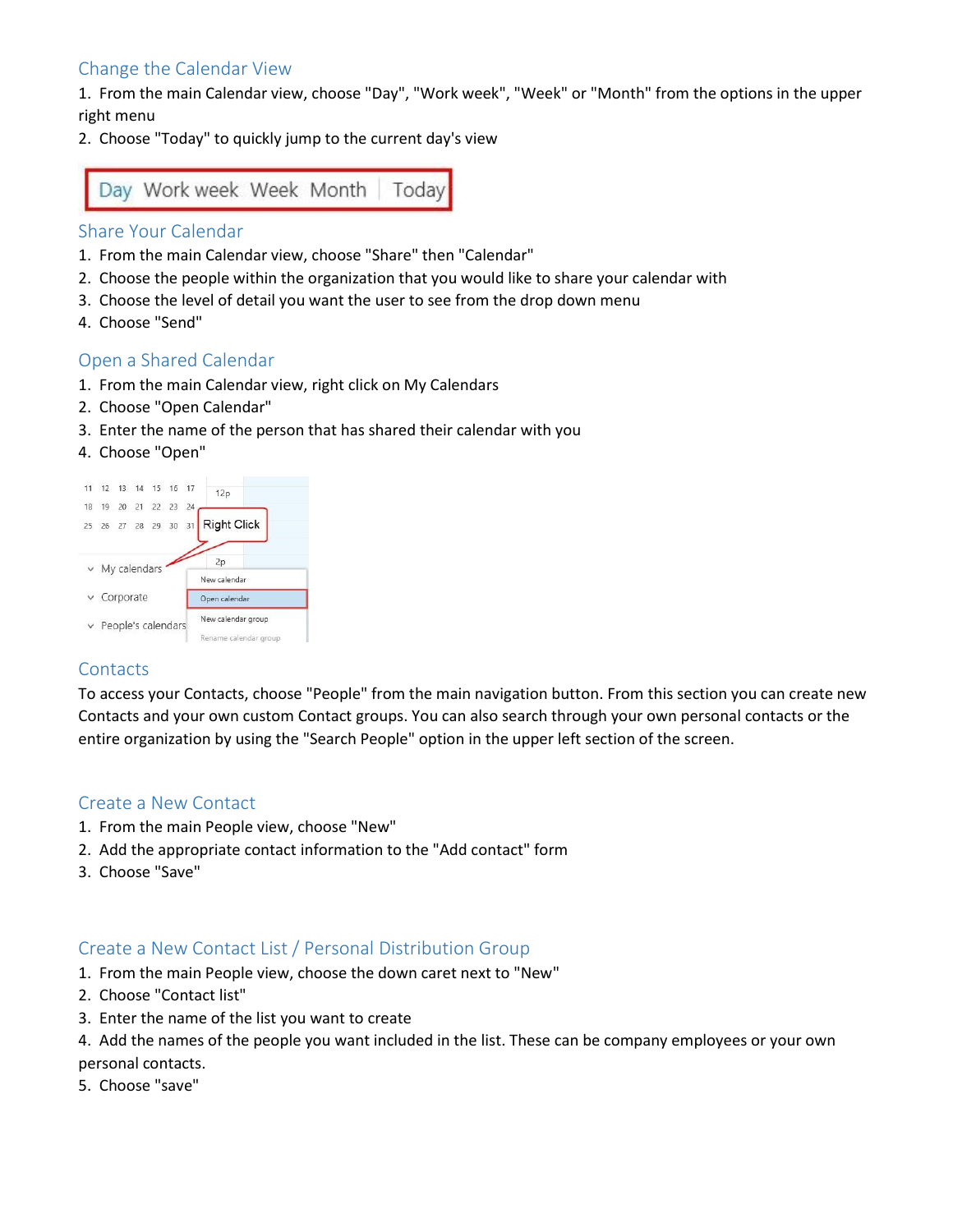## Automatic Replies

Setting Automatic Replies

1. Click on the gear icon and select Automatic replies.



2. Select "Send automatic replies". You can also specify a time period the automatic replies will be set for (this also allows setting an automatic reply ahead of time).

3. Set verbiage for sender inside your organization.

4. You can also select to send automatic replies to senders outside my organization by checking the "Send automatic reply messages to senders outside my organization" box. Select whether to send only to sender in your Contacts list or to all external senders.

5. Click OK once completed to save and set the automatic replies.

| Don't send automatic replies<br>Send automatic replies<br>Send replies only during this time period<br>2:00 PM -<br>Start time<br>Wed 2/14/2018<br>π<br>End time<br>5:00 PM<br>Wed 2/14/2018<br>껿<br>Send a reply once to each sender inside my organization with the following message<br>U A A $M \triangleq \frac{1}{2}$ i $\Rightarrow$ $\Rightarrow$ $\Rightarrow$<br>в<br>Please forward all tech requests and/or urgent questions or concerns<br>to Support Center at support@watech.wa.gov or call 360.407.9100.<br>Your requests will be routed to the correct groups. |  |
|---------------------------------------------------------------------------------------------------------------------------------------------------------------------------------------------------------------------------------------------------------------------------------------------------------------------------------------------------------------------------------------------------------------------------------------------------------------------------------------------------------------------------------------------------------------------------------|--|
|                                                                                                                                                                                                                                                                                                                                                                                                                                                                                                                                                                                 |  |
|                                                                                                                                                                                                                                                                                                                                                                                                                                                                                                                                                                                 |  |
|                                                                                                                                                                                                                                                                                                                                                                                                                                                                                                                                                                                 |  |
|                                                                                                                                                                                                                                                                                                                                                                                                                                                                                                                                                                                 |  |
|                                                                                                                                                                                                                                                                                                                                                                                                                                                                                                                                                                                 |  |
|                                                                                                                                                                                                                                                                                                                                                                                                                                                                                                                                                                                 |  |
|                                                                                                                                                                                                                                                                                                                                                                                                                                                                                                                                                                                 |  |

Send automatic replies to all eiternal senders

Send a reply once to each sender outside my organization with the following message: